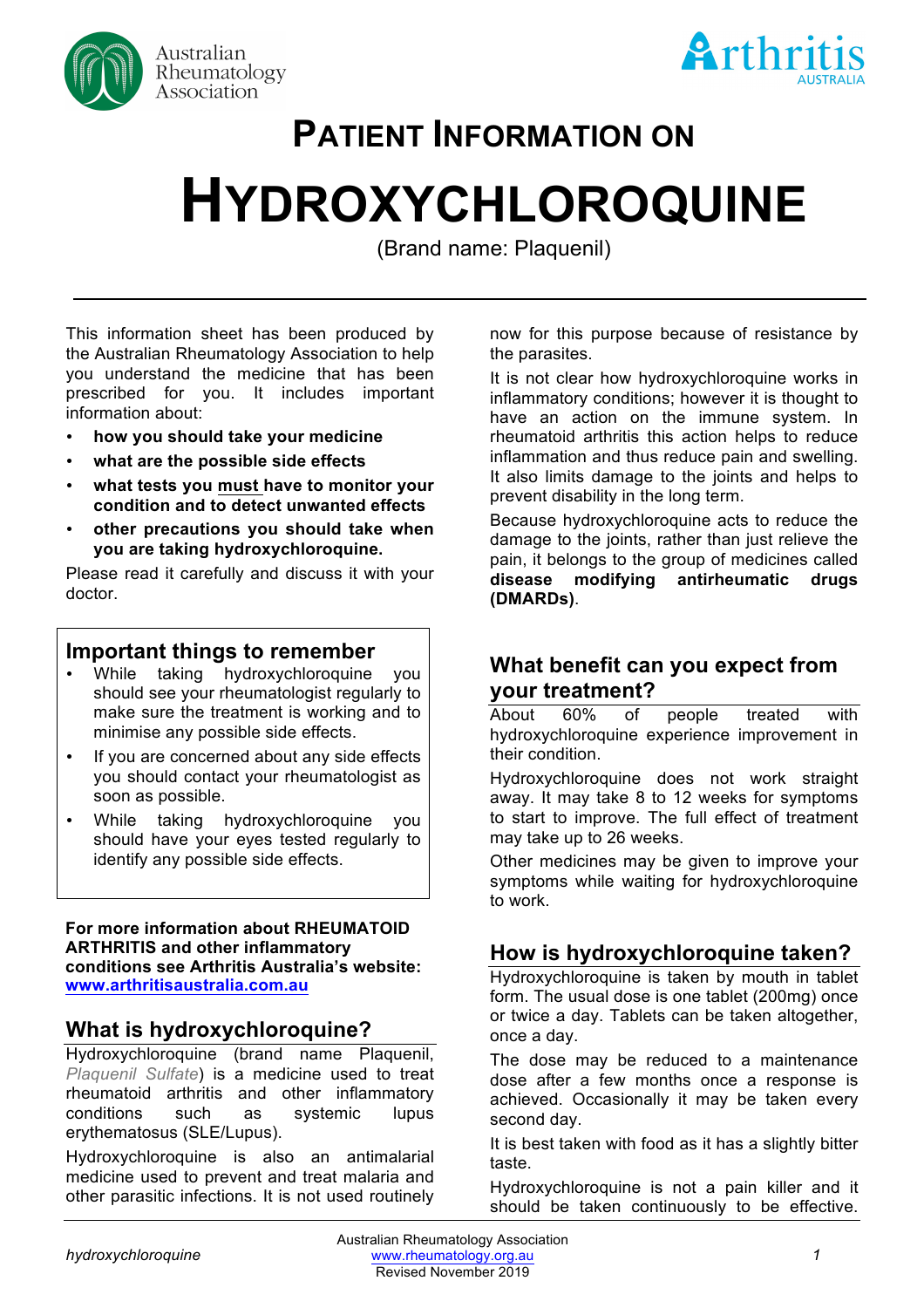Other medicines may be required to treat the pain.

Hydroxychloroquine may be used with other arthritis medicines including:

- other DMARDs such as methotrexate
- steroid medicines such as prednisolone or cortisone injections into the joint
- anti-inflammatory medicines (NSAIDs) such as naproxen (Naprosyn) and ibuprofen (Brufen, Nurofen)
- simple pain medicines such as paracetamol.

There are separate information sheets for the medicines mentioned above.

#### *How long is treatment continued?*

Treatment with hydroxychloroquine may be continued indefinitely as long as it is effective and no serious side effects occur.

If you stop hydroxychloroquine treatment for more than a few weeks there is a risk that your condition may worsen. Continue with your treatment unless advised by your doctor or unless side effects develop.

# **Are there any side effects?**

You might experience side effects with your treatment. Tell your doctor if you are concerned about possible side effects. A reduction in dose may minimise side effects so that you can continue to take this treatment. Your doctor will advise on any dose changes that are necessary.

#### *Most common possible side effects*

• About 10% of patients experience stomach and bowel side effects such as *nausea (feeling sick), loss of appetite or diarrhoea.* As the tablets are slightly bitter, these problems can often be reduced by taking the tablets with food or milk, or they may just improve with time.

#### *Less common or rare possible side effects*

- Less common side effects include *skin rashes* and increased *sensitivity to the sun*. It is a good idea to wear sunscreen and a hat when in the sun. The medication may rarely worsen psoriasis rash.
- Hydroxychloroquine may rarely cause increased skin pigmentation.
- Very rarely hydroxychloroquine may cause *temporary blurring of vision* due to deposits in the front of the eye (cornea). This is fully reversible when the medicine is stopped.

You should report to your doctor any visual disturbances, (blurred vision, mist or fog before the eyes or light sensitivity).

- More serious *eye problems involving the retina* (back of the eye) are extremely rare. These occur mainly in people taking a high dose for longer than 5 years, or in those who have liver or kidney problems. Your doctor will advise you about what eye testing is required.
- Very rare effects include *thinning of the hair, ringing in the ears, bleaching of the skin and/or hair*, and *weakness of the leg muscles*.

## **What precautions are necessary?** *Eye testing*

When you start treatment with hydroxychloroquine your doctor will discuss your vision and may ask you to have an eye test. This eye test may be repeated during your treatment to monitor effects on your eyesight.

#### *Use with other medicines*

- Hydroxychloroquine can interact with other medicines. You should tell your doctor (including your general practitioner, rheumatologist and others) about all medicines you are taking or plan to take. This includes over the counter or herbal/naturopathic medicines. You should also mention your treatment when you see other health professionals.
- Most vaccines can be given safely. Talk with your rheumatologist before receiving any vaccines.

#### *Use with alcohol*

There is no particular reason for you to avoid alcohol while taking hydroxychloroquine. However drinking more than 4 standard drinks on one occasion, even if infrequently, is strongly discouraged.

#### *Use in pregnancy and breastfeeding*

- If you intend becoming pregnant, or if you conceive while taking hydroxychloroquine, or if you are breastfeeding, you should discuss this with your doctor.
- Hydroxychloroquine can be used in pregnancy if the mother's condition is serious however you should ask your doctor about the benefits and risks of taking hydroxychloroquine while you are pregnant.